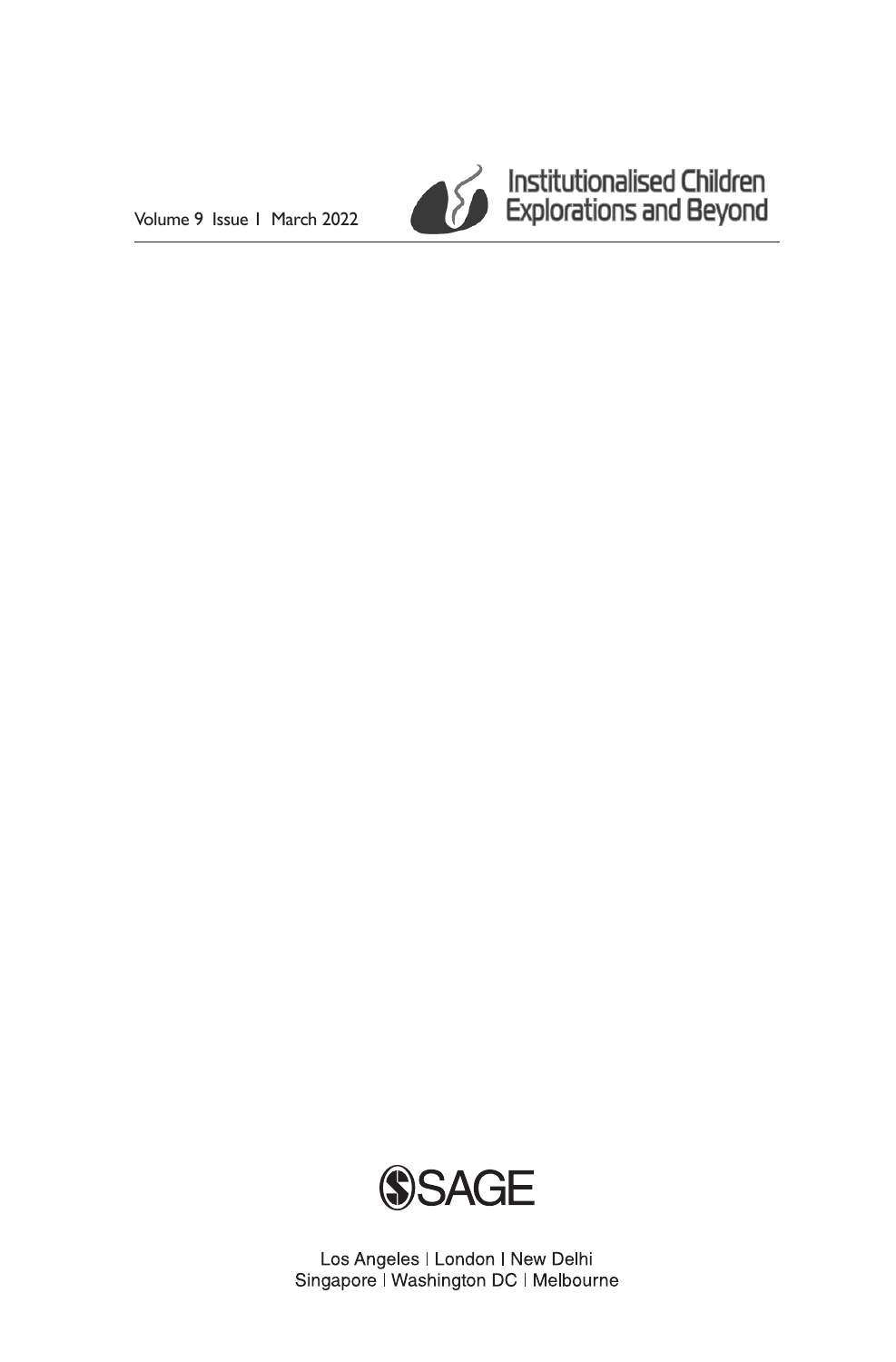### **Aims and Scope**

*Institutionalised Children Explorations and Beyond* is an international, multi-disciplinary, peer-reviewed academic journal on Family Strengthening and Alternative Care for out-of-home-care (OHC) children and young persons, focused on the South Asia region. The journal documents original research papers, good models of care practices, comprehensive desk review papers, editorial and foreword, expert opinions, interviews, and book and movie reviews. Along with addressing issues that can influence policy reforms, decision-making and improve practices and standards of care, the content of the journal aspires to strengthen research, knowledge and practices currently prevalent in the region.

In essence, *Institutionalised Children Explorations and Beyond* sees itself as a forum for studies, discussions, debates and research on issues that would lead to better practices of care, improve mental health, and encourage the integration of OHC children and young persons, including the differently-abled, into the mainstream and thus to their inclusion in civil society. The journal will be of interest to board members, managers, caregivers, psychologists, counsellors, psychiatrists, volunteers, and social workers, in governmental and NGO organisations, as also to policy-makers, and university faculty who are interested in the care and study of children in institutions, as well as in other alternative forms of care. Students in social work, psychology, law and other related disciplines across the South Asian countries, as well as other mental health professionals interested in these studies, will find the journal useful. The scope includes encouraging studies on these issues by universities and hospitals, together with clinics, young professionals and those in the field of caregiving, especially in the non-governmental not-for-profit-sector. The belief is that such education, and sharing of knowledge and experiences would lead to more dynamic prevention as well as rehabilitation models.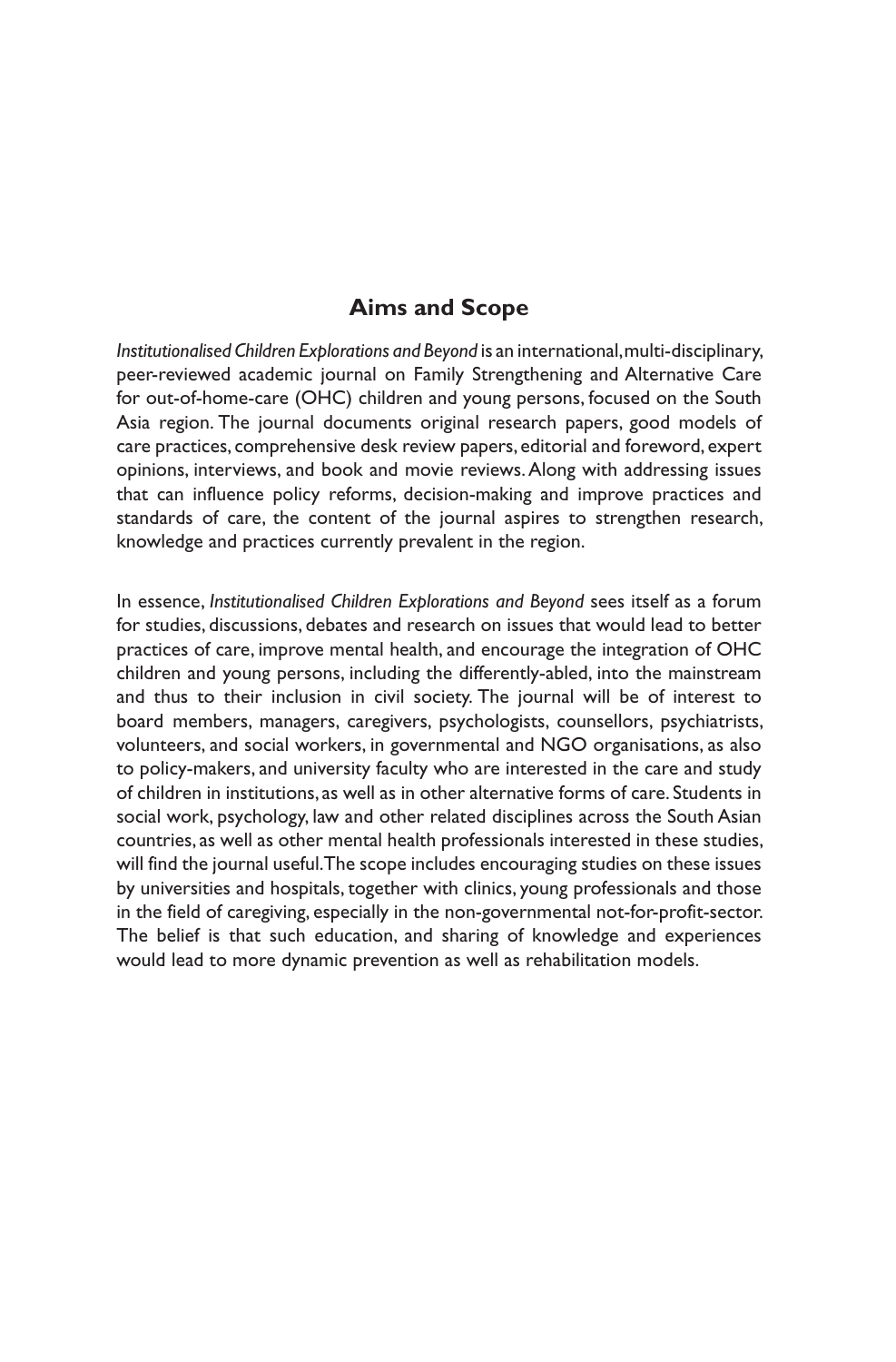

Institutionalised Children<br>Explorations and Beyond

## **Editor-in-Chief**

Monisha C. Nayar-Akhtar, *Psychotherapist & Psychoanalyst; Clinical Assistant Professor, University of Pennsylvania, USA*

### **International Liaison Editor**

Kiran Modi, *Founder Managing Trustee, Udayan Care*

# **Associate Editors**

Luis Aguilar Esponda, *Human Rights Officer, United Nations* Shubha Murthi, *Deputy Chief Operating Officer, SOS Children's Villages International*

### **Movie Editor**

Lakshmi Madhavan, *Mental Health Professional*

### **Country Editors**

**Bangladesh:** Md Enamul Haque, *National Director, SOS Children's Villages International, Bangladesh*

**Pakistan:** Seema Arif, *Associate Professor, Department of Education, School of Social Sciences & Humanities, University of Management & Technology, Lahore, Pakistan*

**Sri Lanka:** Mallika R. Samaranayake, *Technical Lead, Child Protection in Crisis (CPC) Learning Network and Founder Member / President - Community of Evaluators (CoE) South Asia Network*

**Nepal:** Sumnima Tuladhar, *Executive Director, Child Workers in Nepal Concerned Centre (CWIN)*

# **Advisory Board**

Sumedha Gupta Ariely, *Associate Professor of the Practice of Global Health, Duke Global Health Institute, USA* 

Jhuma Bhasak, Psychoanalyst; Adjunct Faculty, Karnavati University, India

Maria Rosaria Centrone, *Co-founder Articolo12, Italy* 

Ian Anand Forber-Pratt, *Director of Advocacy – Southeast Asia, Children's Emergency Relief International, USA*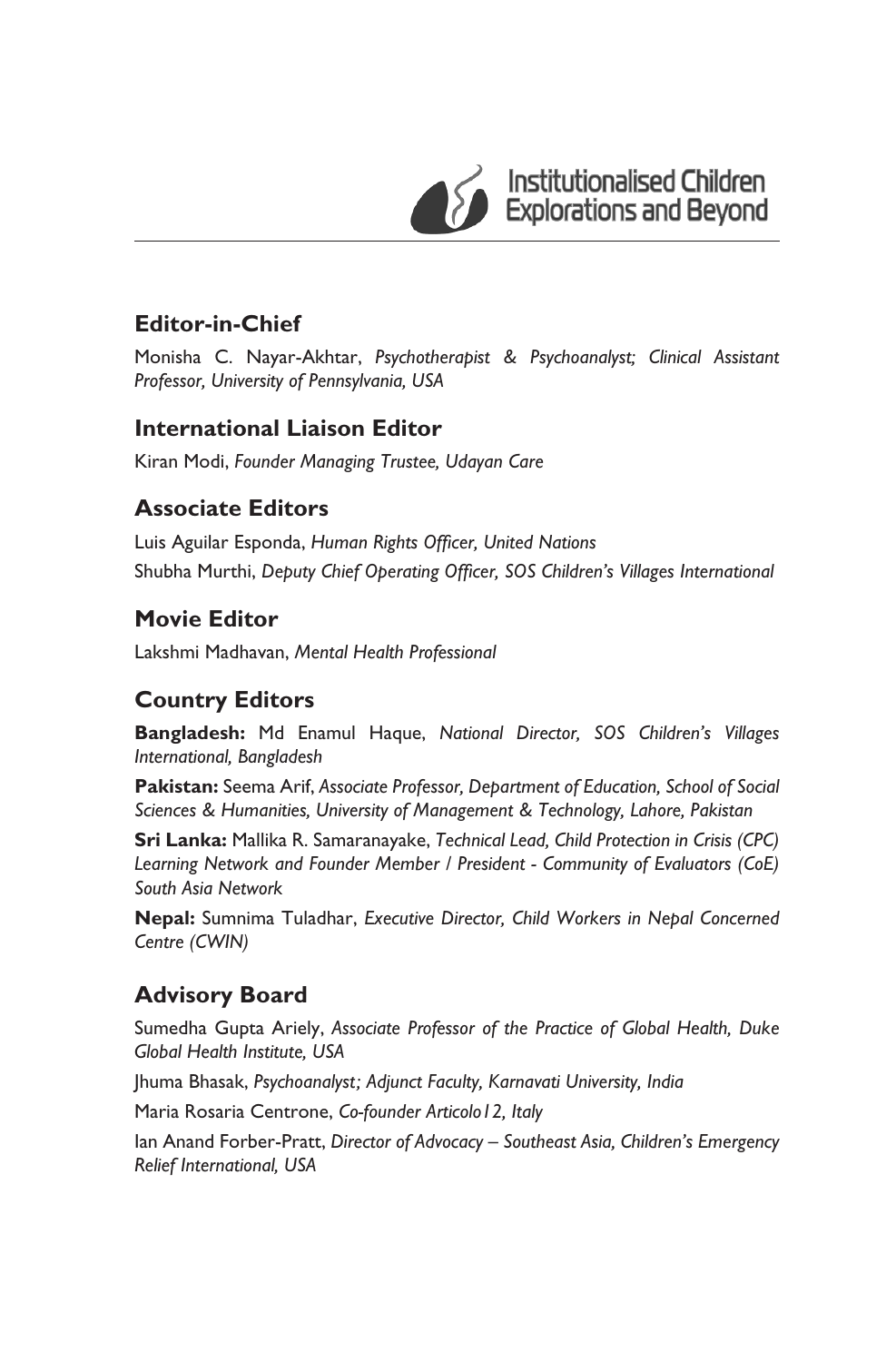N. Janardhan, *Assistant Professor, Psychiatric Social Work National Institute of Mental Health and Neurosciences, India*

Sushama Shar*m*a, *Professor of Special Education, Kurukshetra University, India* Hiranthi Wijemanne, *Member, U.N. Committee Rights of the Child, Sri Lanka*

### **Funding Support**

SOS, CVI

SOS CHILDREN'S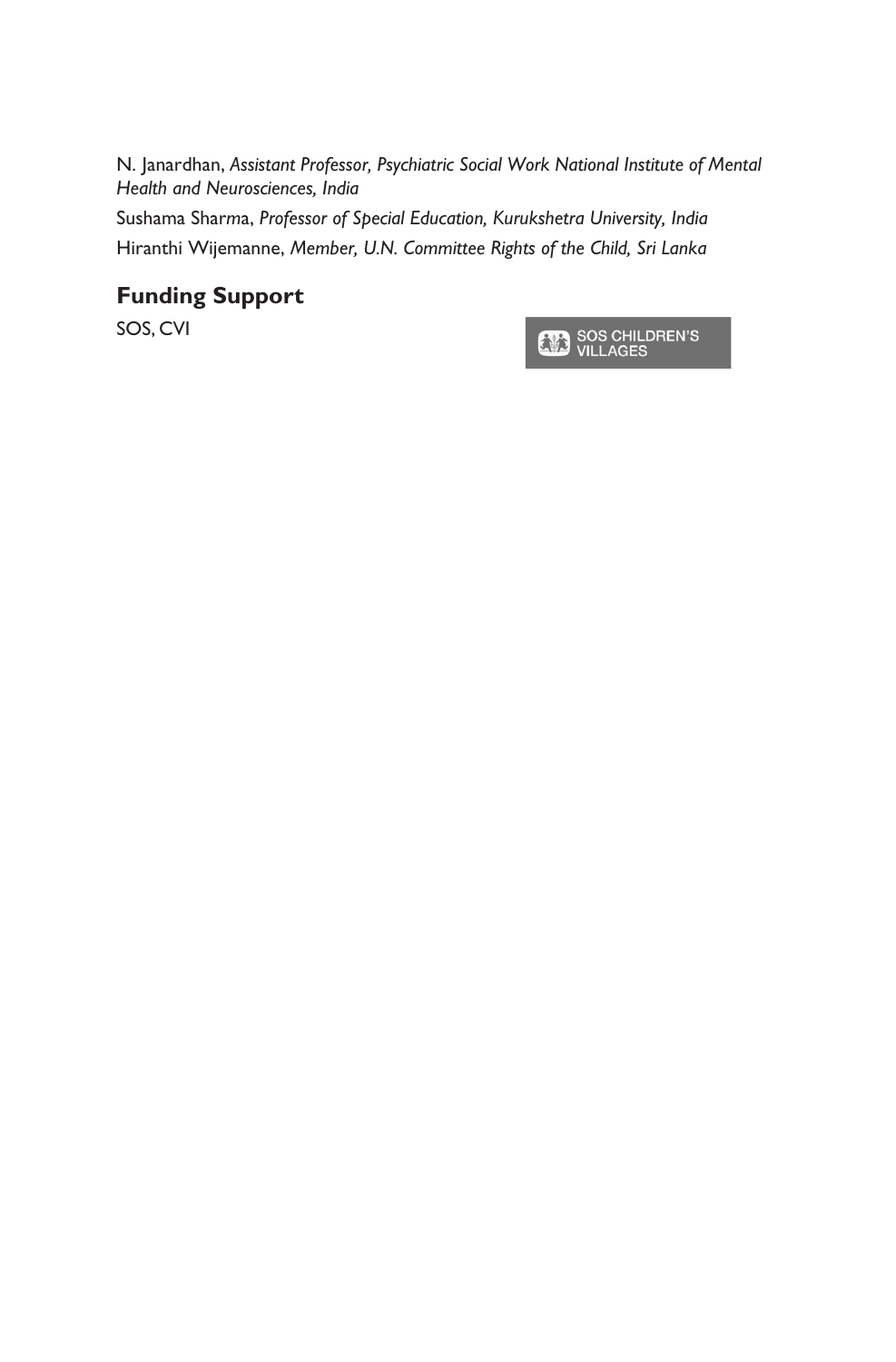

# **Contents**

**Special Focus:** Alternative Care for Children and Young Persons with Different Abilities

| <b>Editorial</b>                                                                                                                                                                                             | $\overline{7}$ |
|--------------------------------------------------------------------------------------------------------------------------------------------------------------------------------------------------------------|----------------|
| <b>Foreword</b>                                                                                                                                                                                              | П              |
| <b>Interview</b>                                                                                                                                                                                             |                |
| Protecting Rights of Children with Special Needs: An Interview<br>with Ms Merry Barua<br><b>Gurneet Kalra</b>                                                                                                | 15             |
| <b>Research Articles</b>                                                                                                                                                                                     |                |
| Research on Understanding the Vulnerabilities of Children with<br>Disabilities Living in Alternative Care<br>Shamim Ferdous and Mohammad Deloar Hossain                                                      | 22             |
| Unpacking the Possible: A Qualitative Case Study of Inclusive<br>Teacher Practice in India<br>Anjali J. Forber-Pratt and Tanushree Sarkar                                                                    | 34             |
| Individual-Inclusive Ecosystem Model of Rehabilitation for Inclusion of<br>Children with Disabilities in Childcare Institutions<br>Josephine Anthony                                                         |                |
| Bringing Child Buddhist Monks into the Alternative Care Conversation:<br>Reflections on an Under-considered Group of Children<br>Deborah W. Parkes                                                           | 60             |
| Harness the Hidden Treasure! Freeing Knowledge, Energies and Learning<br>Opportunities in Child and Youth Homes to Benefit Children, Youth, Staff,<br>Leaders and the Organisation as a Whole<br>Anna Schmid | 72             |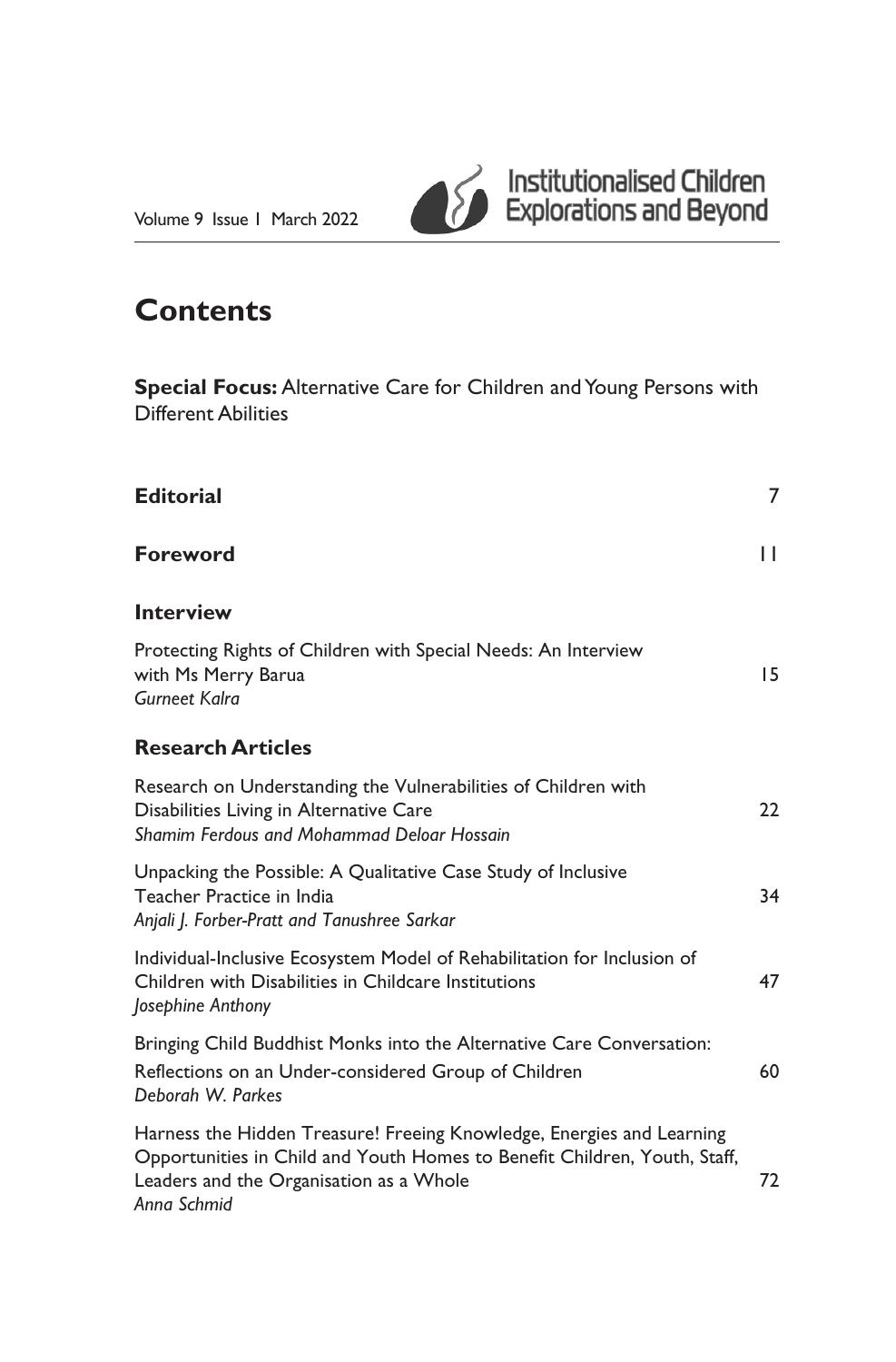#### **In Focus**

Theoretical and Practical Challenges to Stop Recidivism Among Juveniles: Three Cases Studies of Male Juveniles in Karachi, Pakistan 79 *Abdullah Khoso and Umbreen Kousar*

#### **Good Practices and Models of Alternative Care**

Home Thrive Scale<sup>™</sup>: Case Management Tool Towards Preventing Family Separation and Ensuring Children Thrive in Family-based and Alternative Care Options 87 *Audria Choudhury*

#### **International Perspective**

| Bringing Donors Along on the Journey: A Preliminary Investigation of       |  |
|----------------------------------------------------------------------------|--|
| Organisational Strategies in Transitioning from Residential to Family      |  |
| Care for Children                                                          |  |
| Nicole Gilbertson Wilke, Amanda Hiles Howard, David King and Brian Carroll |  |

#### **Opinion Piece**

| Specialised Training, Courage and Commitment of the People with   |     |
|-------------------------------------------------------------------|-----|
| Disability Brings Positive Results: Examples from India and Nepal | 115 |
| Manoj K. Suryawanshi, Rabin Nepali and Deepak Saxena              |     |

| <b>Book Review</b>          |     |
|-----------------------------|-----|
| Radhika Mullick Alkazi      | 120 |
| <b>Movie Review</b>         |     |
|                             |     |
| Lakshmi Madhavan            | 123 |
|                             |     |
| <b>Brief Communications</b> | 126 |
|                             |     |
| <b>Upcoming Events</b>      | 128 |

Visit http://journals.sagepub.com/home/icb Free access to tables of contents and abstracts.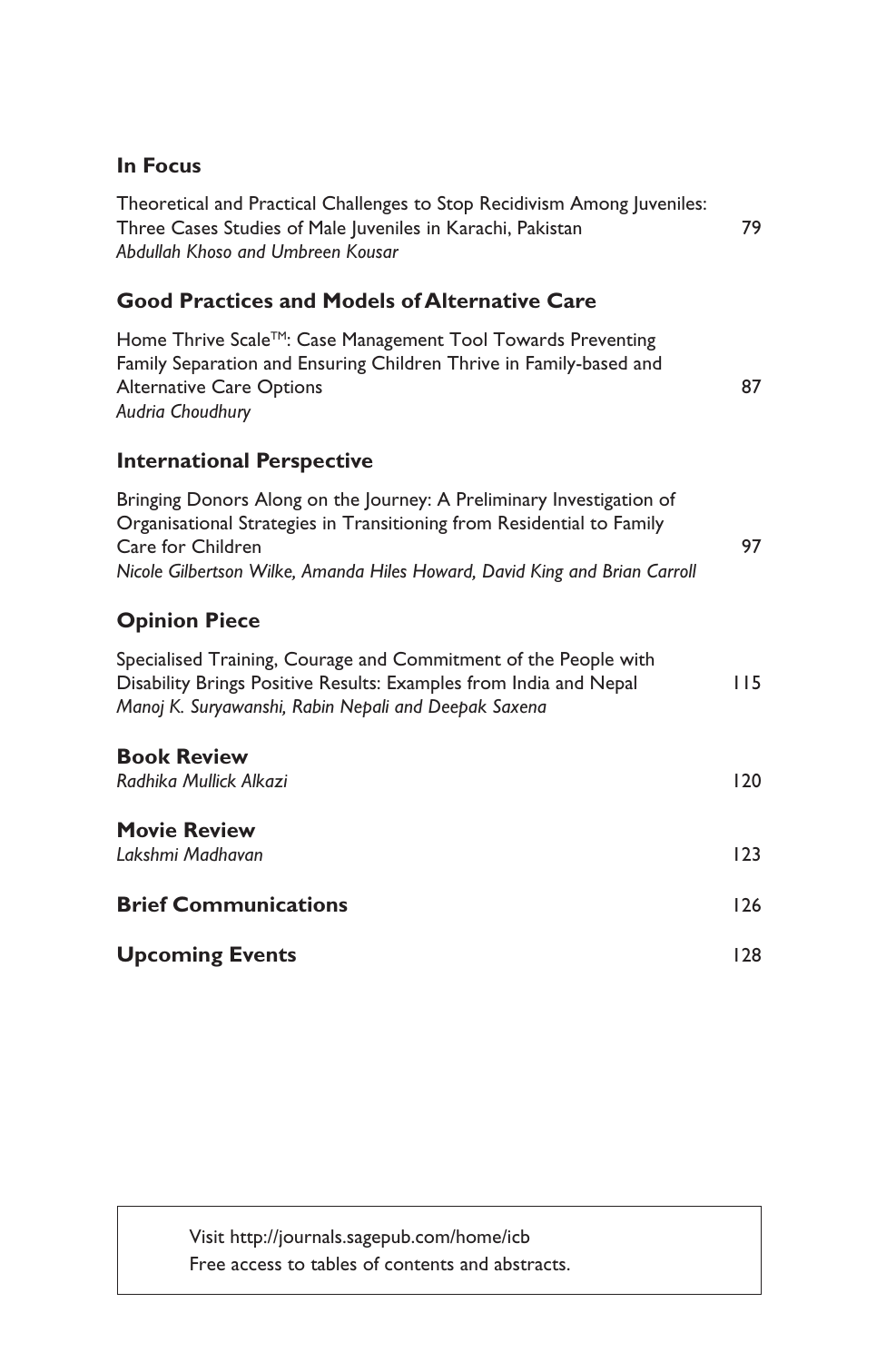# **Editorial**

Institutionalised Children Explorations and Beyond 9(1) 7–10, 2022 © 2022 Udayan Care and SAGE Publications India Pvt Ltd Reprints and permissions: in.sagepub.com/journals-permissions-india DOI: 10.1177/23493003221074825 journals.sagepub.com/home/icb **SSAGE** 

As I sit down to write the editorial for the March 2022 issue, I begin with a word of caution and optimism. In the ninth year of our publication, we have covered many issues that impact the lives of those who are orphaned or separated and are otherwise in need of care and protection. We have actively sought research articles, and both regional and international perspectives on several areas of concern, emphasising new and innovative ideas. Our singular purpose has always been to strengthen South Asian regional collaboration and provide a platform for people and organisations to present their work. From addressing global health issues (Coronavirus Disease 2019—COVID-19) that impact care delivery as well as the mental health of Care Leavers for orphaned individuals, our academic and intellectual reach continues to stretch beyond our conventional borders. With that approach in mind, in this issue, we challenged ourselves to delve into the lives of those children and youth who suffer from disabilities and had been in the alternative care system. While motivated by our sincere efforts to broaden the literary landscape of this journal, we were also struck by the lack of research and/ or interest in this topic. The reader will note that there are only a few articles on this subject, reflecting the relative lack of attention to this group of individuals, whether they live at home or in alternative care settings. So, while in this issue it remains a special focus, we hope to return to this topic in future. Perhaps the realisation that there is such a dearth of articles and interest will spur action and societal discourse leading to creative thinking and exploration in the process.

In keeping with our wish to challenge ourselves and broaden our discussions, we introduce a new section in this issue, titled *In Focus*. This section will now be a regular feature of the journal, providing a platform not only for new and innovative ideas for care and management of orphaned and separated individuals but also for those issues that are of growing concern in the regions, including issues related to children in conflict with law. We hope that this segment will blossom to areas beyond those that we customarily address and thereby provide aspiring thinkers, researchers, academics and practitioners to participate actively in this endeavour.

The journal begins with a foreword in which I highlight the limitations that impede the delivery of proper care and services to the disabled. The United Nations (UN) mandate, which specified care guidelines central to the care of children, was implemented in 2006. Unlike the UN Convention of Rights for Children's Act, 1989, which appeared several decades earlier, countries that ratify this mandate receive a road map that provides thoughtful structure- and research-backed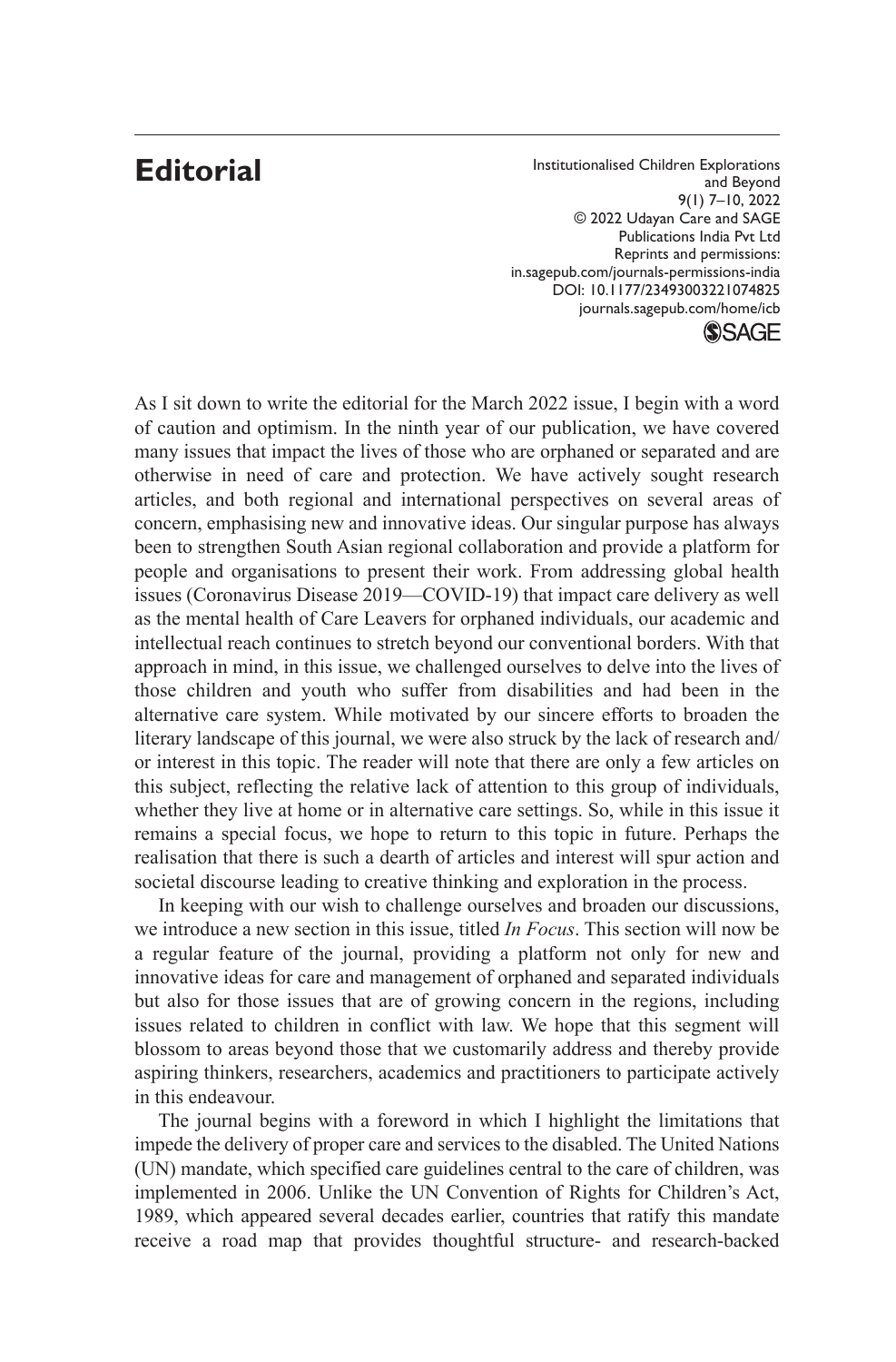strategies to bring about the much-needed change in the care of such individuals. However, compelling societal attitudes and cultural beliefs, often based on religious dogmas, colour the delivery of services and a humane care towards individuals who fall on a continuum of disabilities. From the provision of services, to limited resources and knowledge to lack of proper implementation of policies, all compound the ongoing care of the disabled individual for the ones who fall out of the family net and enter the alternative care space. We hope to shed further light on these issues with some focus on the specific trends and programmes that have been implemented with successful results.

For our interview section, we asked Merry Barua, the Founder Director of Action for Autism, India, to share her thoughts and observations on this topic. Dr Gurneet Kalra posed several well-thought-out questions to Ms Barua, capturing her work, her dedication and her commitment to this field. Ms Barua's personal life (she has a son who is autistic) has motivated her to advance the understanding of autism in the region and to promote the establishment of inclusive learning facilities wherever possible. Ms Barua's work is commendable in the understanding of autism, a disability that has spiked considerably in the past several decades, challenging parents, teachers, mental health workers and other caretakers. Inspired and informed by a deep sense of commitment, the interview is informative, compelling and revelatory.

Noteworthy in our selection of research articles, is a contribution by Dr Shamim Ferdous and her colleague Mohammad Deloar Hossain, on understanding the vulnerability of children with disabilities living in alternative care. In this paper, Dr Ferdous, the Executive Director of Bangladesh Protibondhi Foundation, and Mr Hossain, a child protection expert, explore the negative attitudes, the lack of adequate policies and legislation that they feel discriminate against this marginalised and excluded group in society. These barriers interfere in accessing proper healthcare, education and, sometimes, even survival. These authors provide extensive documentation of the policies and legislation that could improve the plight of the disabled in Bangladesh. This paper is rich in its description of several programmes that have been implemented by Social Services Departments to ensure that these children receive shelter and care and arrange for rehabilitation whenever needed. This paper is a must read for any researcher/clinician who wishes to work with this population. It is rich in detail and description and provides a trajectory of hope for the SAARC region with both practical applications and strategies that one can learn from and incorporate in their work.

A paper on inclusive teacher practices by Anjali Forber-Pratt further broadens the discussion on this topic. In her paper, Ms. Pratt examines the institutional and policy contexts within which teachers' aim is to promote inclusive education in India. By researching the inclusion of girls with disabilities in Kolkata, Ms Pratt identified the best practices, dilemmas and challenges that teachers and staff face in their efforts. The author's findings support the strength of familial bonding that occurs when a proper and humane mechanism for feedback and support exists within the system. Using a teacher-centred voice to promote growth, it supports resiliency in their teaching efforts as well as in their conceptualisation of inclusion and disability.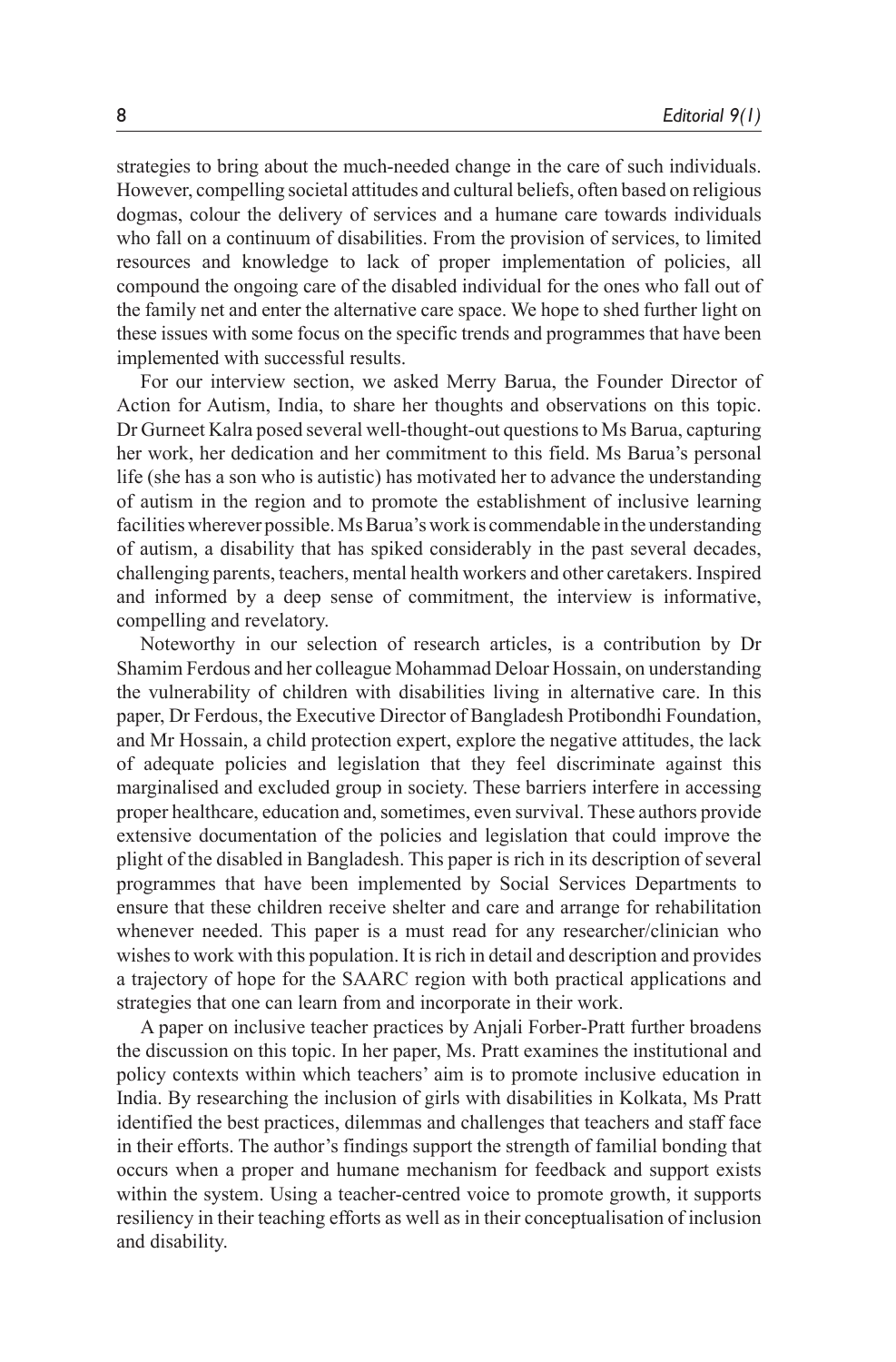Dr Josephine Anthony's paper on children with disabilities provides a conceptual framework for an 'individual-inclusive ecosystem model of rehabilitation' for children who suffer from a disability in India. This multipronged intervention approach is inclusive, focusing on the needs and challenges of children with disabilities living in childcare institutions. The inclusiveness of intervention draws from the experience of child-centred work in government-run childcare homes. It involves working with the individual, involving peer groups, childcare institutions as well as the judicial system. By analysing the problems of these children, it provides a theoretical background of the individual–environment interactive model, which is in line with that formulated and mandated by the UN Convention of Disabilities Act.

The two remaining papers in the research section of this issue address vulnerabilities in children who often belong to under-represented groups and have rarely been mentioned in our coverage. In her paper on child Buddhist monks, Dr Deborah Parks leads us into a conversation about the rights and vulnerabilities of children who are entrusted and placed in monasteries to live as child monks. While they are typically not seen as being in alternative care, there are many parallels and overlaps with children in orphanages and care homes. The author covers risks that the children face (e.g., sexual abuse), which are not recognised or protected under the UN guidelines for the Alternative Care of Children. She promotes the understanding of their concerns and encourages to think of underrepresented populations that go unrecognised and who are marginalised in society.

Finally, Dr Anna Schmid captures the essence of working with individuals in alternative care settings. According to her, our work and engagements would deepen,

if we were more fully aware not just of problems to be solved and challenges to be addressed, but of all the knowledge, opinions, ideas, experiences, dreams, skills, creativity, hopes, dreams, energy, solidarity, critical thought and so on that every person in the child and youth home brings with them. (p. 1)

Dr Schmid's optimism and dedication to her projects are clearly evident in this enriching and energising paper that encourages all of us to engage in cooperative endeavours with peers, staff and others so that one's dreams and innate potential can be realised.

Making its debut in this journal, the *In Focus* section is pleased to present a paper by Abdullah Khoso from Pakistan. His paper on addressing the recidivism rates among juveniles is a qualitative case study. Interviewing three children between the ages of 15 and 18 years, Mr Abdullah discovered that while partial legal and institutional provisions and arrangements existed to address this recidivism, they were not always implemented. Thus, for example, while detention existed, they did not always have the proper rehabilitation programmes in the community. Instead, the centres that were available actually led to an increase in crimes. The author advocates for policies that provide for diverse programmes, sensitisation and training of police and judicial officials and the community members. In other words, trauma-informed care and programmes are far more beneficial in rehabilitation efforts.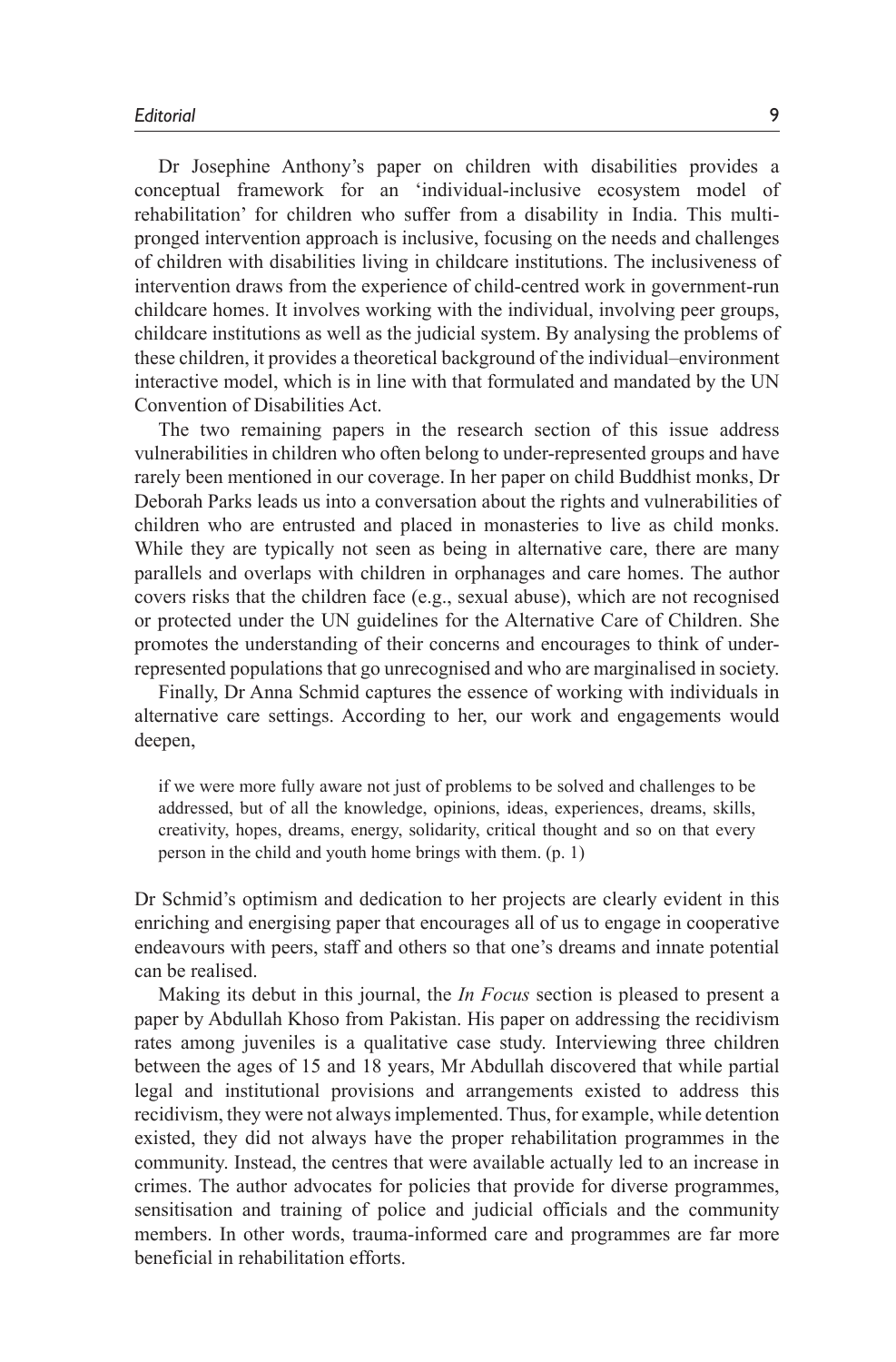Authored by Ms Audria Choudhury, our good model provides an overview and usage of a tool, named Home Thrive Scale, to be used in COVID-19 situations in India. This tool aims to serve both prevent family breakdowns and reintegrate children from institutions back into families (or other family-based or alternative care options), thereby identifying and addressing safety concerns for families, assess and facilitate reintegration options for children if they are in a childcare institution and measure a family's overall progress over time.

The transition from residential care to family-based care can be difficult, challenging and confusing for many people. In the international perspective piece, Nicole Wilke and her colleagues examine the financial impact of this transitional process. The focus is on the financial impact (as costs initially increase before they begin to stabilise and decrease) to the impact on donors who need support and realignment of their engagement practices. The paper is compelling, in that it encourages a more systemic approach that keeps all stakeholders in mind as shifts in care are implemented.

An opinion piece by Manoj Suryawasnshi states that the discrimination against the children and youth with disability stems from a lack of understanding of the needs of a person with a disability. It beautifully captures two case studies from India and Nepal that speak about the struggle and good examples of a setback to comeback.

The book review by Radhika Mullick Alkazi examines the memoir of Lemn Sissay. The life of this young Ethiopian boy who goes from foster care to an institution in Britain raises many questions of geographical dislocation and its consequences. While providing hope for a life that will be transformed, it, nevertheless, through the words of this young writer, introduces us to the painful journey that a child encounters when they enter a world that is markedly different from their own. From issues of discrimination, recognition of feeling different and vulnerabilities, the author struggles and grows. Eventually, he finds a way to cope through writing poetry.

Lakshmi Madhavan, our movie reviewer, has an unusual but thought-provoking choice for a movie. In the *Color of Paradise*, written and directed by Majid Mjidi, an Iranian director, the painful inner world of a child who, while not orphaned, still feels like an orphan in one's own family, is explored. The protagonist is an 8-year-old blind boy who experiences his father's lack of concern and care. His fears lead him to find joy and connections in nature. Gradually, the director takes us into the child's internal world, shaped by complex childhood experiences. These shape his life, but we also learn how young Mohammad copes and deals with life's tragedies, one of them being a father who shows little or no concern for his young son. Other familial bonds enter the young child's life to provide hope and comfort. Prominent among these is a paternal grandmother whose unquestioning love for her young grandson alleviates the child's grief, plants a seed of hope and perhaps, in the end, unearths the child's innate strength to survive and grow. It beautifully portrays the young protagonist, whose creative ability transforms his life in the end.

**Monisha Nayar-Akhtar** *Editor-in-Chief*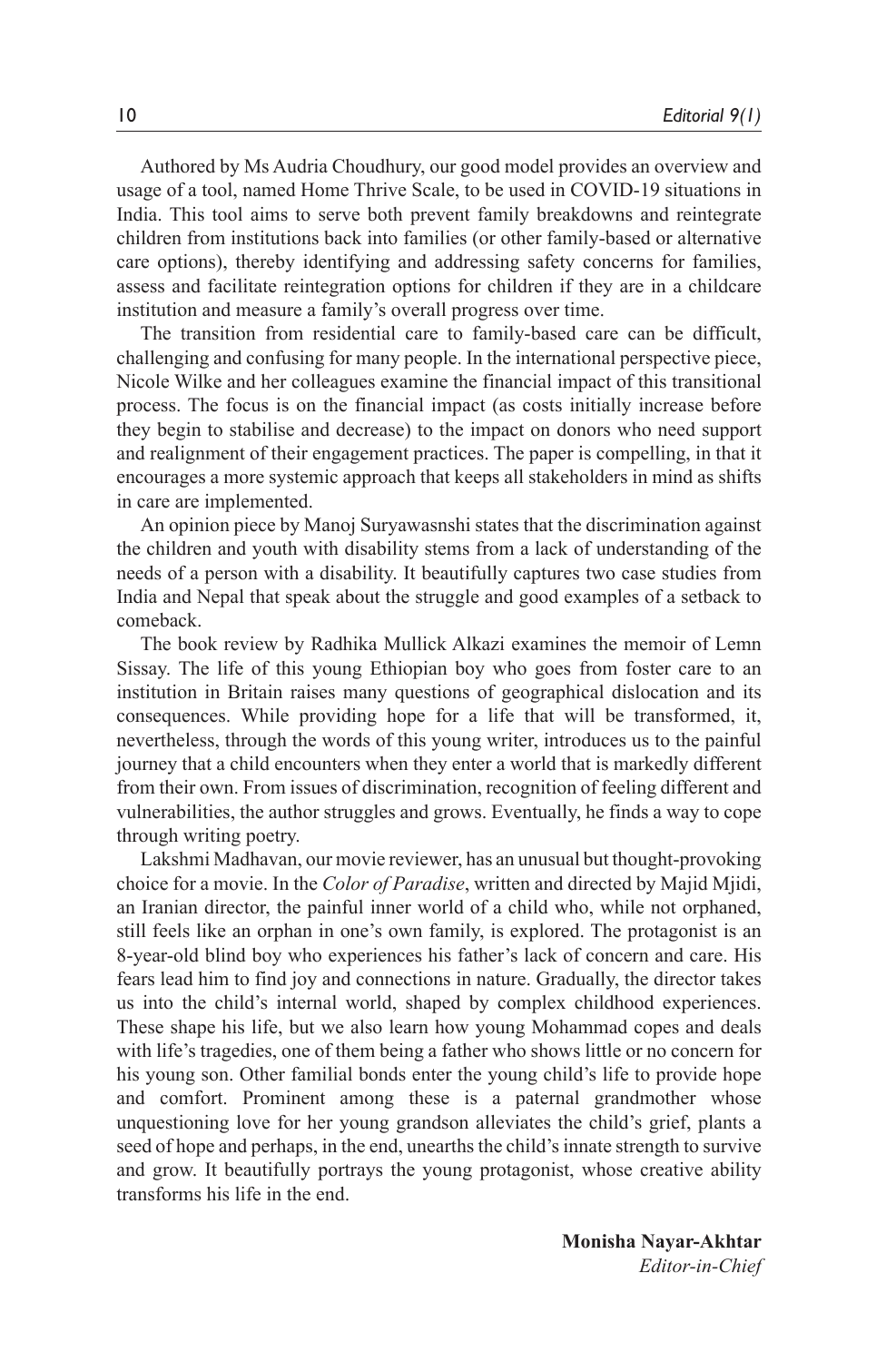# **Foreword**

Reprints and permissions: Institutionalised Children Explorations and Beyond 9(1) 11–14, 2022 © 2022 Udayan Care and SAGE Publications India Pvt Ltd in.sagepub.com/journals-permissions-india DOI: 10.1177/23493003221074119 journals.sagepub.com/home/icb

#### **SSAGE**

#### **The Forgotten: A Tale of Despair and Disparity**

My first introduction to a child with disabilities came when as a young girl of ten, I was introduced to the 'older' brother of a school friend. Her brother, a 15-year-old teenager, lay strapped, in a supine position in a 'pram', a benign smile on his face, as he flapped his crooked arms and appeared to grin and acknowledge his introduction to me. I learned later that he had been born with a physical and mental disability and that he would live the rest of his life in this manner. Unable to walk, talk or feed himself, he was helpless and completely dependent on the care provided by his parents and other family members. This exposure undoubtedly had a profound impact on me, as my involvement with children who were disabled and in need of care and attention, continued to find a presence in my professional life and practice.

Several decades later, the birth of the journal, 'Institutionalised Children Explorations and Beyond', provided me with an opportunity to learn and work with children who had been orphaned or separated from their parents. Their overall care, mandated and guided by the UN Convention of Child Rights, (1987), has been amply documented but the particular nuances of their care, from mental health to the well-being of their caregivers to the long-term functioning of the Care Leavers were unexplored and unchallenged. The journal provided me with an opportunity to explore these burning questions at length and thus began a journey that has been central to my academic and clinical world for more than a decade.

The UN has provided us with a compass to understand disabilities (World Health Organization, 2001). The International Classification of Functioning, Disability and Health (ICF) defines disability as an umbrella term for impairments, activity limitations and participation restrictions. Over a billion people of the world's population are recognised as having some form of disability. In India, according to the 2011 Census, about 2.2% of the population have some form of disability. The prevalence is higher in rural areas as compared to urban areas with a higher percentage amongst males than among females. Disabilities range from seeing, hearing, speech movement and mental retardation and mental illness and multiple disabilities (World Bank, 2009).

These numbers will undoubtedly continue to grow as tragedies of one nature or the other continue to plague human existence. Not surprisingly, many children needing care come from areas, where poverty and social stigmas against such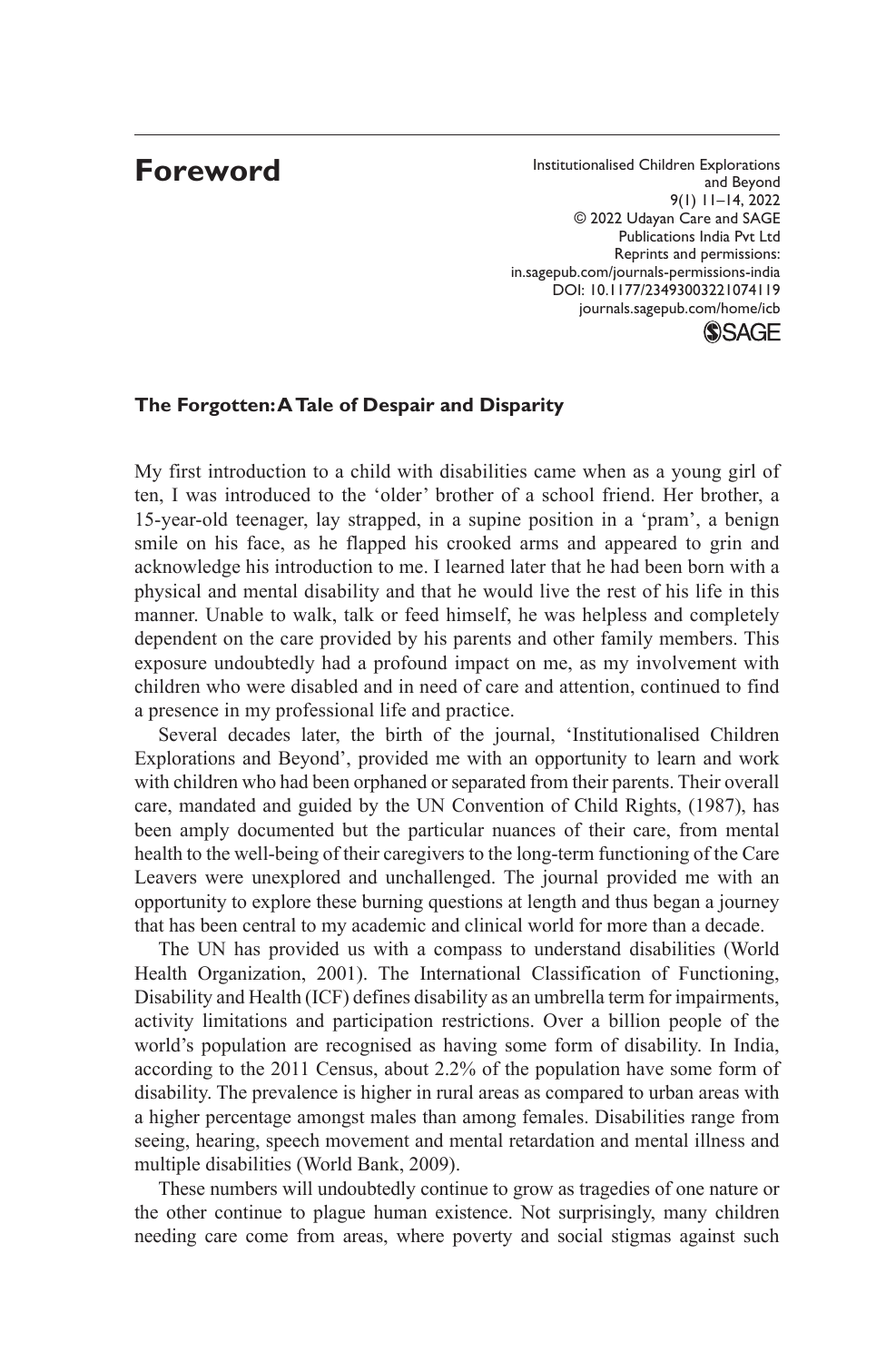individuals place their life in jeopardy. Frequently abandoned, these children find themselves at the mercy of institutional settings, where the nature of care and implementation of certain standards of care are often compromised as together attitudes, beliefs and the sheer exhausting nature of the work, render many a caretaker unable to carry out their duties in a humane and moral manner. Burnout levels are high and it is not uncommon to hear about the abuse, physical, sexual and emotional of these children who often lie huddled, like sardines, cramped in small spaces, waiting for care to be delivered. Shunned by many, their plight has been one of despair and disparity through most of their life. Current trends in the region are towards de-institutionalisation programs which promote foster care and adoption.

While the physical and mental health needs of those who are disabled are the same as everyone else it is recognised that they tend to generally have poorer health, lower education levels, fewer economic opportunities and higher rates of poverty than people with disability. Disability today is recognised as a human rights issue. In 2006, the United Nations Standard Rules of the Equalisation of Opportunities of Persons with Disabilities culminated in the adoption of the United Nations Convention on the Rights of Persons with Disabilities (CRPD). This World Report on disability served to facilitate the implementation of these basic rights beginning with the human rights approach to disability (World Health Organization & World Bank, 2012). The International Classification Functioning, Disability and Health (ICF) explores the barriers that disabled individuals face in society. Integral to this exploration has been the identification of the role of social and physical barriers in disability resulting in a shift from a medical to a social model of care and understanding. This bio-psycho-social model represents a compromise between the medical and social models. This introduced the idea that the environment, attitudes, perceptions and acceptance of these individuals would have to be examined, explored, challenged and reformulated. Through policy and implementation of guidelines, the reshaping of care of the disabled would be eventualised and realised in the world at large.

In the SAARC region, this model of care has been central to the care of orphaned children and those in need of care and protection. Through legislation and policy mandates to informing delivery of care, to recognising the mental health needs (resulting from overwhelming trauma) as well as ensuring the participation of the child in academic settings and other activities, this model has been the guiding platform for many institutions of care and practice. However, with disabled children, significant disparities in caretaking appear. From societal perceptions and prejudices towards the disabled (often fueled by religious and cultural beliefs and attitudes) to the significant physical/emotional needs of a disabled child, the care and management of these children and adolescents indicate neglect, apathy, disparities and despair.

In an effort to understand the complex needs of this group of individuals, the ICF has provided specific guidelines to measure critical aspects of disability. The ICF has adopted a neutral language and does not distinguish between the type and cause of disability—for instance, between 'physical' and 'mental' health. Furthermore, they identify specific *environmental, developmental and preventive factors* that can alleviate and perhaps ameliorate suffering in this group.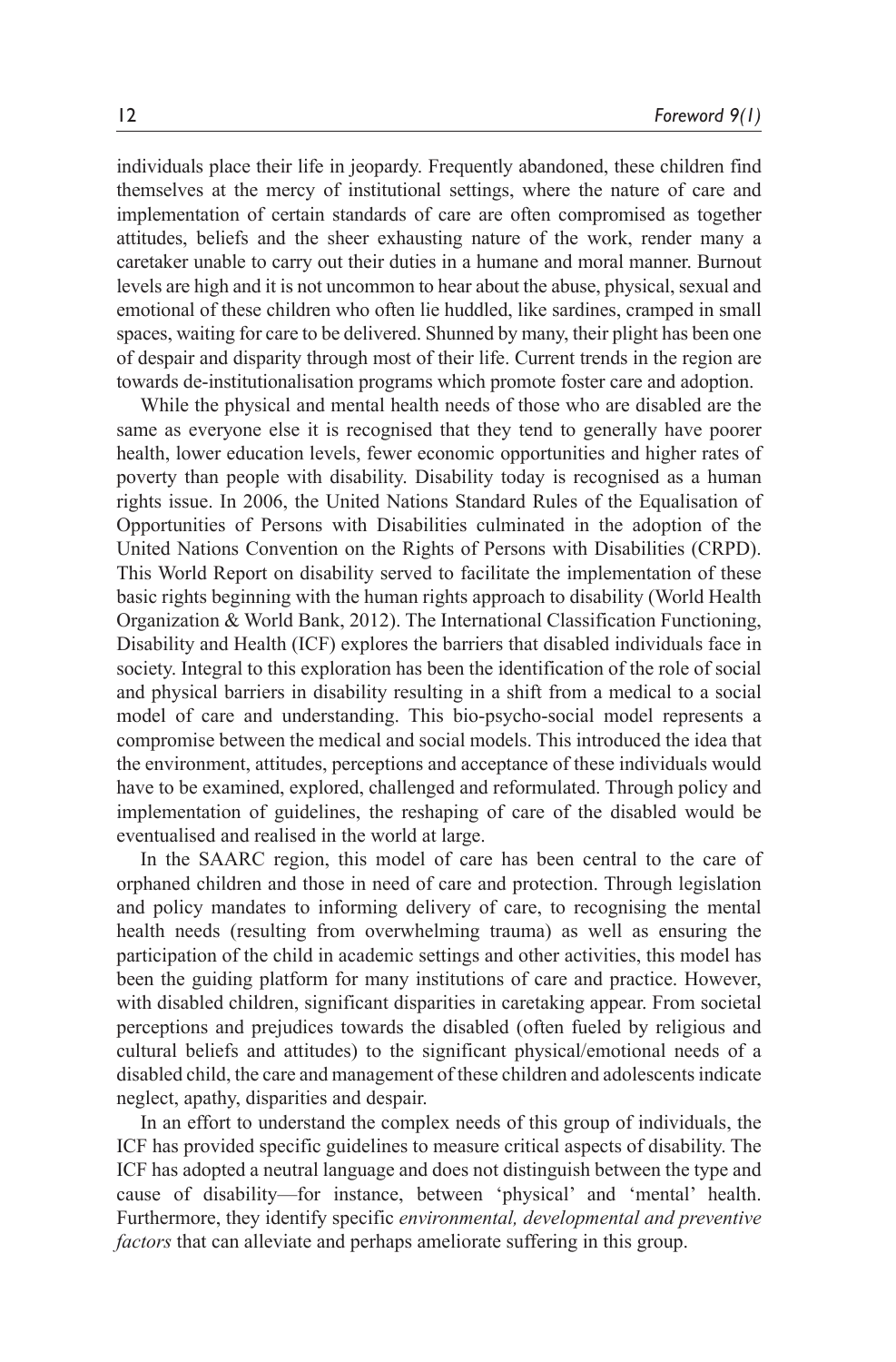With respect to environmental factors, the ICF identifies three interconnected areas that have an impact on a disability. These appear in the following forms:

- 1. Impairments that are problems in body function or alterations in body structure—for example, paralysis or blindness
- 2. Activity limitations are difficulties in executing activities—for example, walking or eating
- 3. Participation restrictions are problems with involvement in any area of life—for example, facing discrimination in employment or transportation.

The ICF recognises that environmental factors can act as facilitators or barriers to functioning, for example, products and technology, the natural and built environment, support and relationships attitudes, services systems and policies. The ICF also recognises personal factors such as motivation and self-esteem along with societal attitudes and beliefs that can impact the treatment and functioning of the disabled. However, it does not provide specific guidelines as to how one can work with such contextualised situations.

The ICF also recognises developmental trends in disabilities along with the significant discrimination that these individuals face in society. From negative attitudes to negative treatment, the plight of the disabled often swings between despair and disparity. Such attitudes and treatment have adverse effects on children and adults with disabilities who then respond with poor motivation and self-esteem and reduced participation in life. The experience of disability varies considerably between individuals and societies and generalisations for care and management can be misleading and limiting. In elucidating further on preventive strategies, the ICF recognises three major areas of intervention. According to them, a public health approach should include:

- 1. Primary prevention: Actions to avoid or remove the cause of a health problem in an individual or a population before it arises. It includes health promotion and specific protection (e.g., HIV education).
- 2. Secondary prevention: Actions to detect a health problem at an early stage in an individual or a population, facilitating cure, or reducing or preventing spread, or reducing or preventing its long-term effects (e.g., supporting women with intellectual disability to access breast cancer screening).
- 3. Tertiary prevention: Actions to reduce the impact of an already established disease by restoring function and reducing disease-related complications (e.g., rehabilitation for children with Musculoskeletal impairment).

The CRPD continues to have a growing impact on the level and kind of care that disabled children and adolescents receive worldwide. States ratifying the CRPD have a range of general obligations. Among other things, they undertake to:

- 1. Adopt legislation and other appropriate administrative measures where needed;
- 2. Modify or repeal laws, customs, or practices that discriminate directly or indirectly;
- 3. Include disability in all relevant policies and programmes;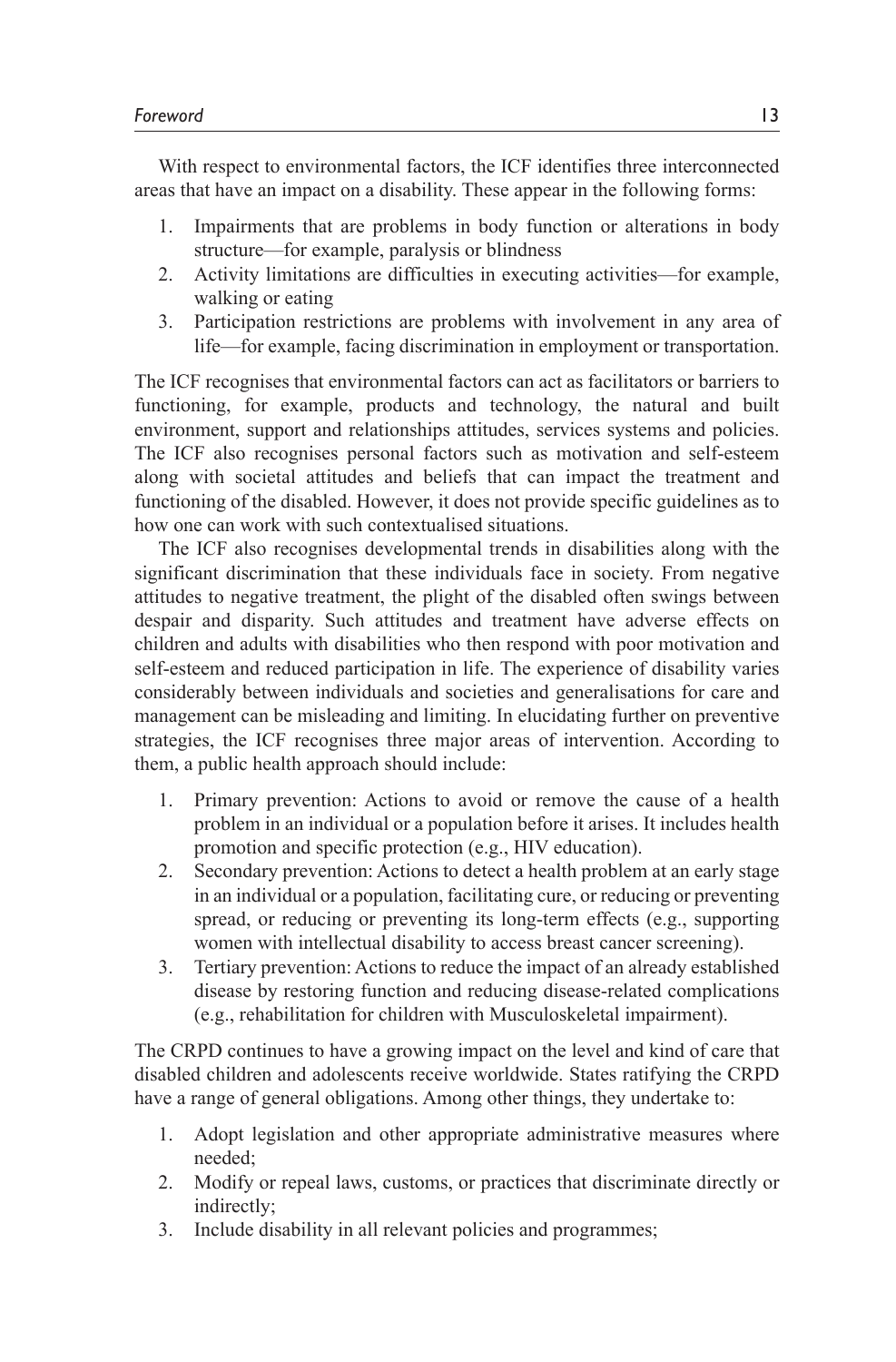- 4. Refrain from any act or practice inconsistent with the CRPD;
- 5. Take all appropriate measures to eliminate discrimination against persons with disabilities by any person.

It is widely recognised that disabled individuals in the community face many social problems and improving the quality of life of people with various types of disabilities is a difficult and challenging task. When examining the needs of disabled children who require care in an institutional setting as well as understanding their specific needs when they transition out of care, when possible, many community-based factors would need to be addressed. Many disabled individuals have little or no access to services and experience significant lack of opportunities in health services, schools, vocational education programs, and jobs. Communitybased Rehabilitation (CBR) programmes in the region work to reverse negative attitudes in rural areas as well as urban settings. By providing greater visibility and encouraging people participation, several programs have made significant contributions to reducing the disparities in care in this population. For example, in Chamarajanagar, Karnataka, a local non-governmental organisation (NGO) assisted people with disabilities and their families to construct accessible toilets. Since the 1970s community-based rehabilitation has been an important strategy to respond to the needs of people with disabilities, particularly in developing countries (Kumar et al., 2012). The CBR programmes continue to evolve, shifting from a single-sector approach to a strategy for rehabilitation, reducing disparities in opportunities, working towards reducing poverty and advancing social inclusion of people with disabilities.

In conclusion, it is important to acknowledge the widespread social segregation of the disabled in the SAARC region. Often seen as liabilities, they are shunned and neglected. Cultural attitudes and beliefs, often fueled by religious beliefs, hamper the humane care of these individuals. To improve the quality of their life, significant research is required in the areas of socio-economic and cultural context (to alter attitudes and beliefs), early childhood education methodologies, development of user-friendly aids and appliances, and all other matters that can have an impact on their quality of life and our obligation to respond to it in a responsible and timely manner.

#### **References**

- Kumar, G. S. Roy, G. Kar, S. (2012, January–June). Disability and rehabilitation services in India: Issues and challenges. *Family Medicine Primary Care*, *1*(1), 69–73.
- World Bank. (2009). *People with disabilities in India: From commitments to outcomes*.
- World Health Organization & World Bank. (2012). *World report on disability*. https:// www.who.int/disabilities/world\_report/2011/report.pdf
- World Health Organization. (2001). *The international classification of functioning, disability and health*. https://www.who.int/standards/classifications/international-classification-of-functioning-disability-and-health

*Editor E-mail: monisha\_akhtar@hotmail.com* **Monisha Nayar-Akhtar**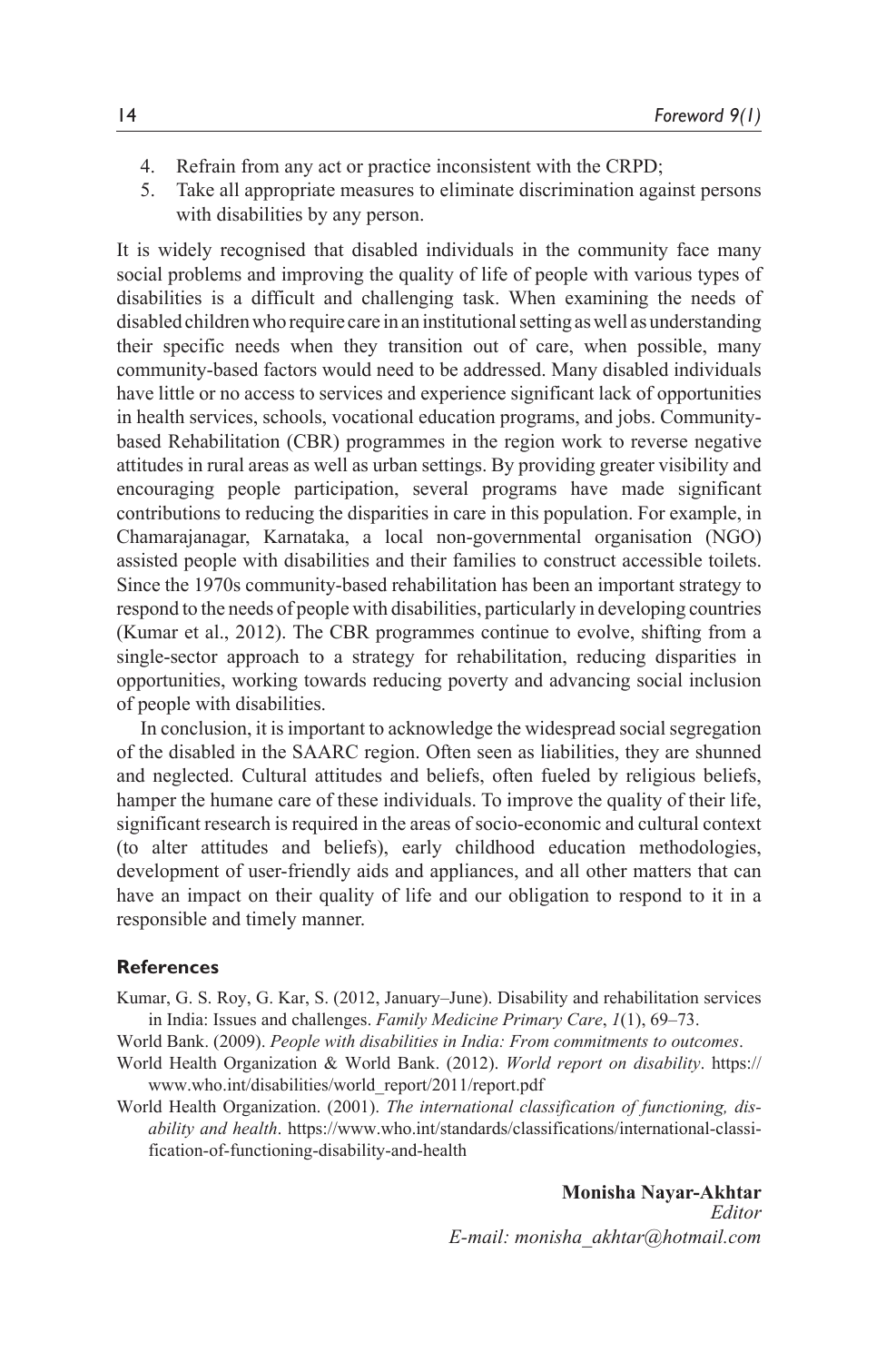# **Brief Communications**

Reprints and permissions: Institutionalised Children Explorations and Beyond 9(1) 126–127, 2022 © 2021 Udayan Care and SAGE Publications India Pvt Ltd in.sagepub.com/journals-permissions-india DOI: 10.1177/23493003221084476 journals.sagepub.com/home/icb

#### **SSAGE**

- There is a firm commitment by the European Union and its member states to the deinstitutionalization of children in alternative care and support for their transition to care that is family- and community-based. Children growing up in alternative care have very often experienced significant trauma before being placed in care. Residential care, in particular, is known to expose them to additional risks if it is not equipped to provide them with the individualized care they need for their healthy development and social inclusion. Children need stable and safe relationships with caring adults to thrive, and such relationships are far more likely to be created in a family environment. (*Policy brief on findings and recommendations from the Datacare Project.* https:// eurochild.org/uploads/2021/12/Children-in-alternative-care\_ Comparable-statistics-to-monitor-progress-on-DI-across-the-EU.pdf)
- The greater burden faced by children living with disabilities during pandemic means that additional efforts will be required to ensure their needs are being met when transitioning to the different pandemic phases. Programmatic actions will need to address these specific challenges during the pandemic and post-pandemic period along differentiated, inclusive policy responses. (*Children with disabilities and COVID- 19*. https://data.unicef.org/topic/child-disability/covid-19/)
- The number of dangerously malnourished children visiting Save the Children's mobile health clinics in Afghanistan has more than doubled since August 2021. Up to one million children could be so severely malnourished that they could be at risk of dying unless they get the treatment they need. 'Families tell us they have done everything they can—often going without meals themselves so their children can eat. Or, worse, having to give up their children because they can't afford to feed them. It's every parent's worst nightmare.' said Athena Rayburn, Director of Advocacy and Campaigns at Save the Children*.* (*Afghanistan: Number of malnourished children at Save the Children clinics doubled since August.* https://www.savethechildren.net/news/afghanistan-numbermalnourished-children-save-children-clinics-doubled-august)
- As India is witnessing a sharp spike in COVID-19 cases, the vaccination for children, specifically of age 15–18 years, has started from 3 January 2022. Fortunately, this year, underprivileged orphan kids, due to COVID-19 or otherwise, will not face any issues with vaccine distribution as the government has already started taking steps to vaccinate them. 'The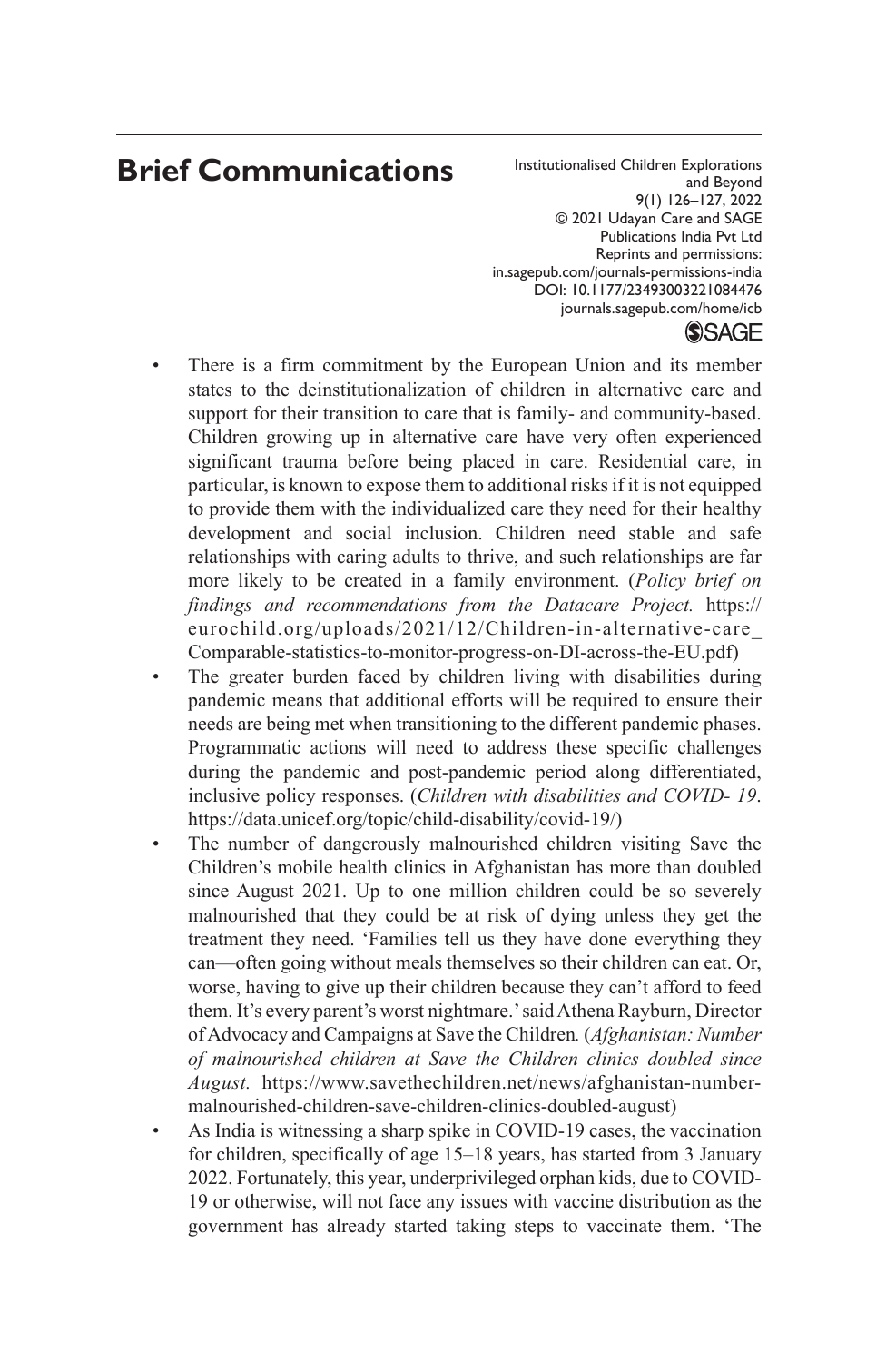CWC has a list of children who have lost their parents due to pandemic or otherwise. We have also told the district magistrate to provide special or separate arrangements for their vaccination. There are many cases, where we know their local guardians, the list has already been forwarded to the district magistrate and the whole vaccination process has started taking place,' a CWC member in East district of Delhi, under the condition of anonymity, told The Sunday Guardian. (*Govt steps up vaccination of orphaned children.* https://www.sundayguardianlive. com/news/govt-steps-vaccination-orphaned-children)

- The National Commission for Protection of Child Rights (NCPCR) gave the information to Supreme Court about the number of children orphaned due to the COVID-19. The number of orphaned children has been 1,47,492 since 1 April 2020. These children have lost their mother or father or both parents due to the pandemic and other reasons. 'If we talk about children's living areas, 1,529 kids live in children's homes and 19 in open shelter homes. 188 live in orphanages, 66 in special adoption agencies, 39 in hostels and two in observation homes', reported *Economic Times*. (*Over 1.47 lakh children orphaned since COVID-19 outbreak In April 2020: NCPCR Report.* https://thelogicalindian.com/trending/ children-orphaned-since-covid-19-april-2020-ncpcr-report-33371?infinitescroll=1)
- The aim of the Guidance on Communication Strategies to promote family care for children with disabilities is to build the capacity and confidence of family strengthening and care reform practitioners to use communication strategies and messaging in raising awareness on the importance of family for all children and the use of residential care only as a last resort. This document reinforces the importance of putting family are for children with disabilities at the top of any care reform agenda. (*Toolkit for disability inclusion in care reform communication strategies to promote family care for children with disabilities.* https:// bettercarenetwork.org/sites/default/files/2021-12/Disability%20 Toolkit%20Communication%20Strategies\_Final.pdf)
- BICON 2021 was an opportunity for government and intergovernmental representatives, civil society organisations, practitioners, academics and most importantly care experienced young people to come together and discuss the most pressing issues regarding children's care in Asia. With a focus on implementation, practitioners shared examples of innovation, highlighted promising practices, and showcased local solutions to challenges faced by countries across Asia. The reports of this event can be accessed at https://iacn.in/images/resources/be090721950866791cb5 277b77ceb7f2.pdf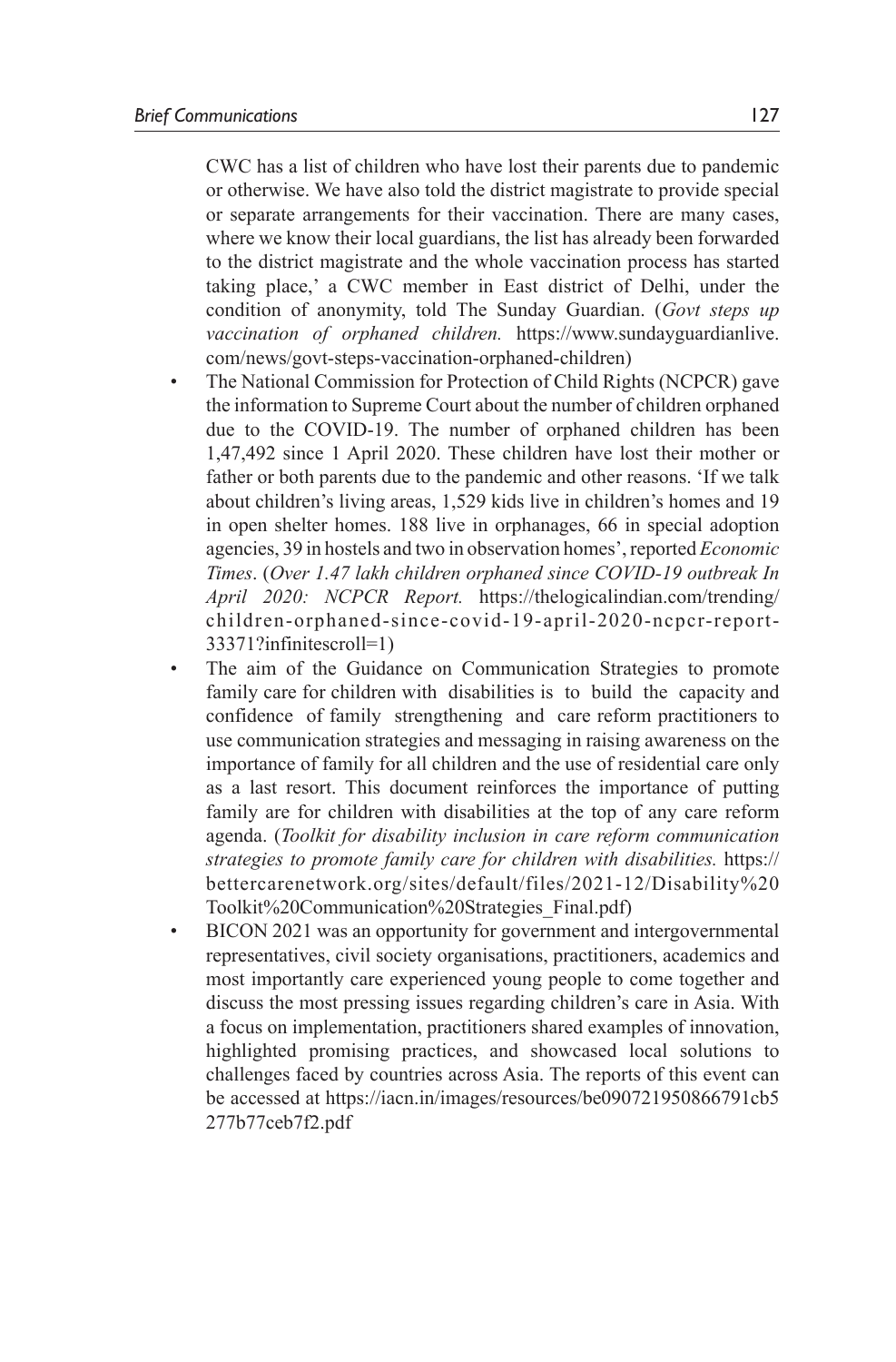# **Upcoming Events**

Institutionalised Children Explorations and Beyond 9(1) 128–129, 2022 © 2021 Udayan Care and SAGE Publications India Pvt Ltd Reprints and permissions: in.sagepub.com/journals-permissions-india DOI: 10.1177/23493003221084477 journals.sagepub.com/home/icb **SSAGE** 

#### **90th Session of the Committee on the Rights of the Child**

**Website:** http://tbinternet.ohchr.org/\_layouts/TreatyBodyExternal/SessionsList. aspx?Treaty=CRC

**Organizer:** United Nations Human Rights Office of the High Commissioner **Date of Event:** 9 May–27 May 2022

**Location:** Geneva, Switzerland (Palais Wilson, Ground Floor Conference Room)

Nine countries will present state reports for consideration. The Committee on the Rights of the Child (CRC) oversees the implementation of the Convention on the Rights of the Child ('the Convention'), and its Optional Protocols on the involvement of children in armed conflict and on the sale of children, child prostitution, and child pornography, through its consideration of State reports and inquiry requests, and its preparation of general comments, substantive statements, and general discussion days.

#### **Child in the City Cascais Seminar: How to Make Children's Rights Mainstream in Local Policy Planning?**

**Website:** https://www.childinthecity.org/2021-cascais/ **Organizer:** The Child in the City Foundation **Date of Event:** 19 May–20 May 2022 **Location:** Cascais, Portugal

Field experts will share their experiences on different aspects of highlighting children's rights: what challenges and problems they face, how to engage young people in the process, and how to keep focusing on child-friendly policy in times of corona. During two days of intensive sessions, talks and interactive workshops participants will be given an opportunity to learn and to share both theoretical reflections on children's rights and practical implementation of the UN Convention of the Rights of the Child in specific policy contexts.

#### **8th Conference of the International Society for Child Indicators: Children's Rights and Opportunities in an Unequal World**

**Website:** https://isci2022.org **Organizer:** International Society for Child Indicators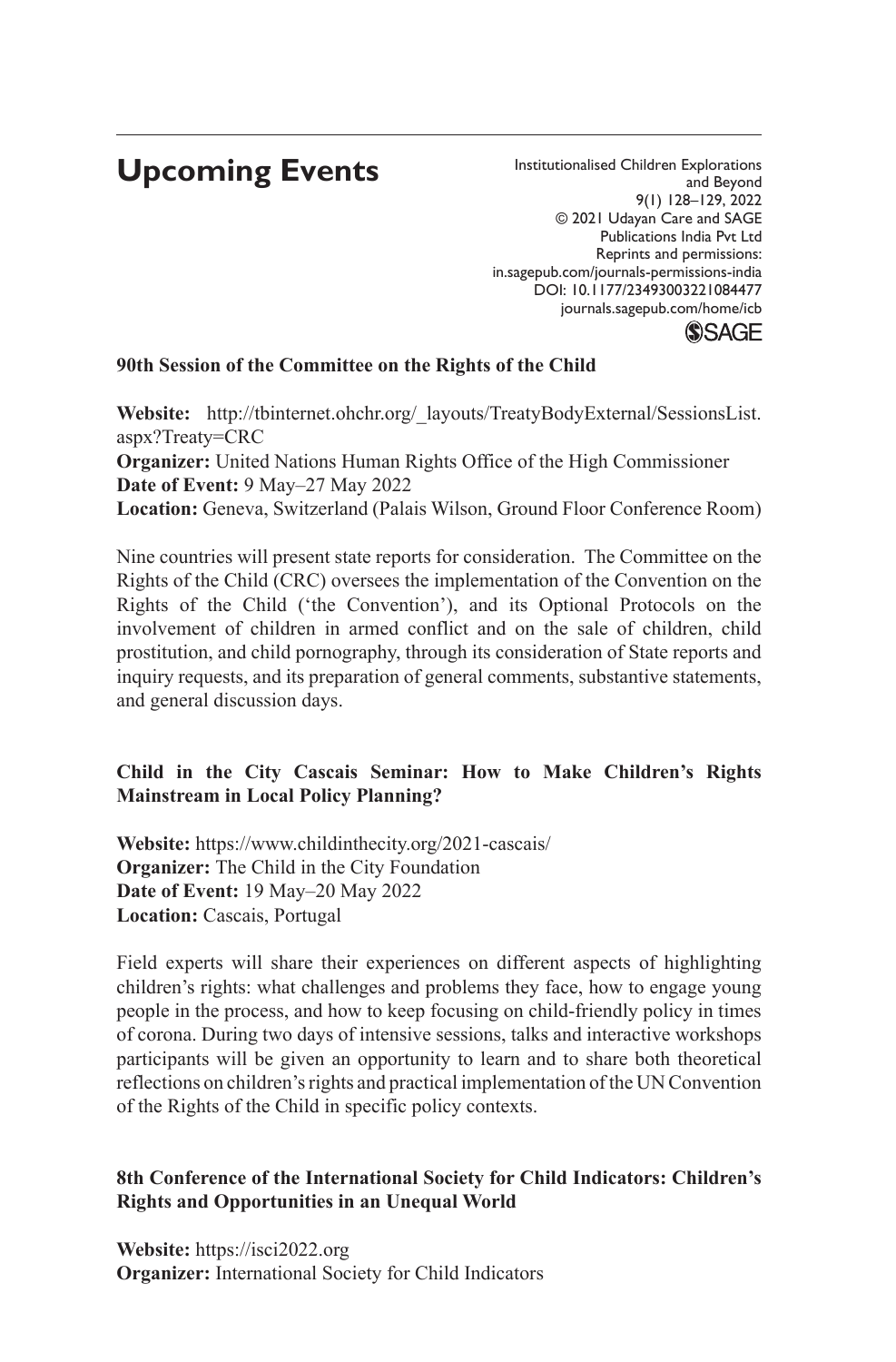**Date of Event:** 25 May–27 May 2022 **Location:** Gramado / RS - Brazil

ISCI conferences have been held every two years for the past 14 years. These conferences aim to gather researchers, practitioners, policymakers and child advocates from across the world to share and discuss the latest child indicator's research and implications for policy and interventions.

#### **ISPCAN 2022 International Congress: Estonia**

**Website:** https://www.ispcan.org/ispcan-event/ispcan-2021-congress-europebid-now/?v=402f03a963ba **Organizer:** International Society for the Prevention of Child Abuse & Neglect (ISPCAN) **Date of Event:** 13 June–16 June 2022 **Location:** Estonia

The four-day congress 'Child Protection for the Most Vulnerable Children and Families' will focus on mental health and disorders, prisoners, aspects of sexual and other abuse, domestic violence, Child Protection for Children of Incarcerated (and Addicted) Parents, cross-border cooperation and the implementation of digital services in the field.

#### **International Conference on Family Law and Children's Rights**

**Website**: https://waset.org/family-law-and-childrens-rights-conference-in-june-2022-in-london **Organizer:** The International Research Conference **Date of Event:** 27 June–28 June 2022 **Location:** Virtual

International Conference on Family Law and Children's Rights aims to bring together leading academic scientists, researchers and research scholars to exchange and share their experiences and research results on all aspects of Family Law and Children's Rights. It also provides a premier interdisciplinary platform for researchers, practitioners and educators to present and discuss the most recent innovations, trends and concerns as well as practical challenges encountered and solutions adopted in the fields of Family Law and Children's Rights.